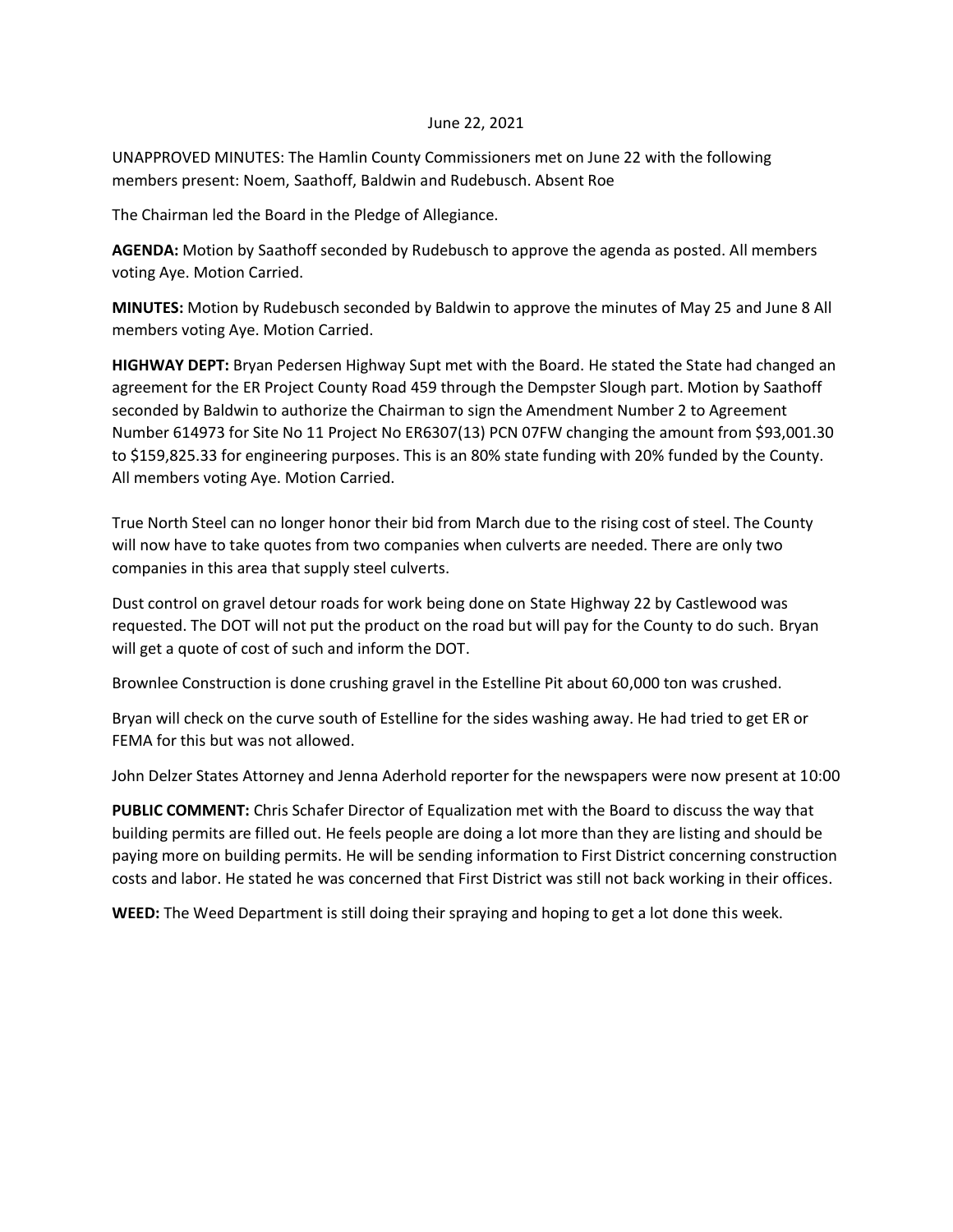**TEMPORARY ORDINANCE 2021-1 SECOND READING:** Second Reading was held. Motion by Rudebusch seconded by Saathoff to Adopt Ordinance #2021-1

A TEMPORAY ORDINANCE REGARDING THE ISSUANCE OF LOCAL MEDICAL CANNABIS ESTABLISHMENT PERMITS AND/OR LICENSES: BE IT ORDAINED by the Board of Hamlin County Commissioners: Section 1. Temporary Ordinance-Application for Local Permit/License. A medical cannabis establishment desiring to operate in the County shall be required to apply for a permit and/or license from the County. Applications for a local permit and/or license to operate a medical cannabis establishment, as defined by SDCL 34-20G-1, shall not be accepted until the South Dakota Department of Health has promulgated regulations as required by SDCL 30-20G-72. Any application received prior to such regulations being promulgated shall be denied. Section 2. IMMEDIATE EFFECT: This ordinance is necessary to protect and immediately preserve the public health, safety, welfare, peace, and support of the county government and its exisiting public institutions pursuant to SDCL 11-2-10 and SDCL 7-18A-8

Passed and adopted this June 22,2021

Douglas Noem Chairman of the Board

Attest: Dixie Opdahl Hamlin County Auditor

1st Reading: June 8, 2021 2<sup>nd</sup> Reading June 22,2021

Adopted: June 22,2021 Published June 30,2021 Effective June 30,2021

**AG BUILDING ROOFS:** The two brick style buildings at the 4-H grounds need to be shingled. The Board stated to check with different contractors to see about getting this done.

**SHERIFF:** Chad Schlotterbeck and Jeremy Fox Agent for AFLAC met with the Board. Chad would like to see the County have dental and vision insurance for the employees fully paid for by the County. No decision at this time was made. Chad requested that the salaries for the deputies be increased so we do not lose any to other places.

**CONNECTING POINT:** Representatives from Connecting Point met with the Board. Also present was Jessica Delzer Treasurer, John Delzer States Attorney and Chad Schlotterbeck Sheriff. Connecting Point went over that the new software would need a server. The electrical wiring would have to be done first. They were thinking of putting part of the equipment in the Commissioner's Room. The Commissioners would rather that be put in another room due to space. The Board stated that all the offices in the courthouse should meet with Connecting Point to discuss the procedure before anything could be decided.

**FIRST DISTRICT RESOLUTION:** Motion by Rudebusch seconded by Baldwin to authorize the Chairman to sign the RESOLUTION TO CONTINUE SUPPORT FOR THE FIRST DISTRICT ASSOCIATION OF LOCAL GOVERNMENTS DURING FISCAL YEAR 2022 (Oct 1, 2021 - Sept 30, 2022) in the amount of \$13,504.40 with amount based on population census. All members voting Aye. Motion Carried.

**FUEL QUOTES:** June 9 in Hazel Diesel Farmers Union 2.42 Hamlin Co Farmers Coop 2.45 All quotes do not contain certain taxes.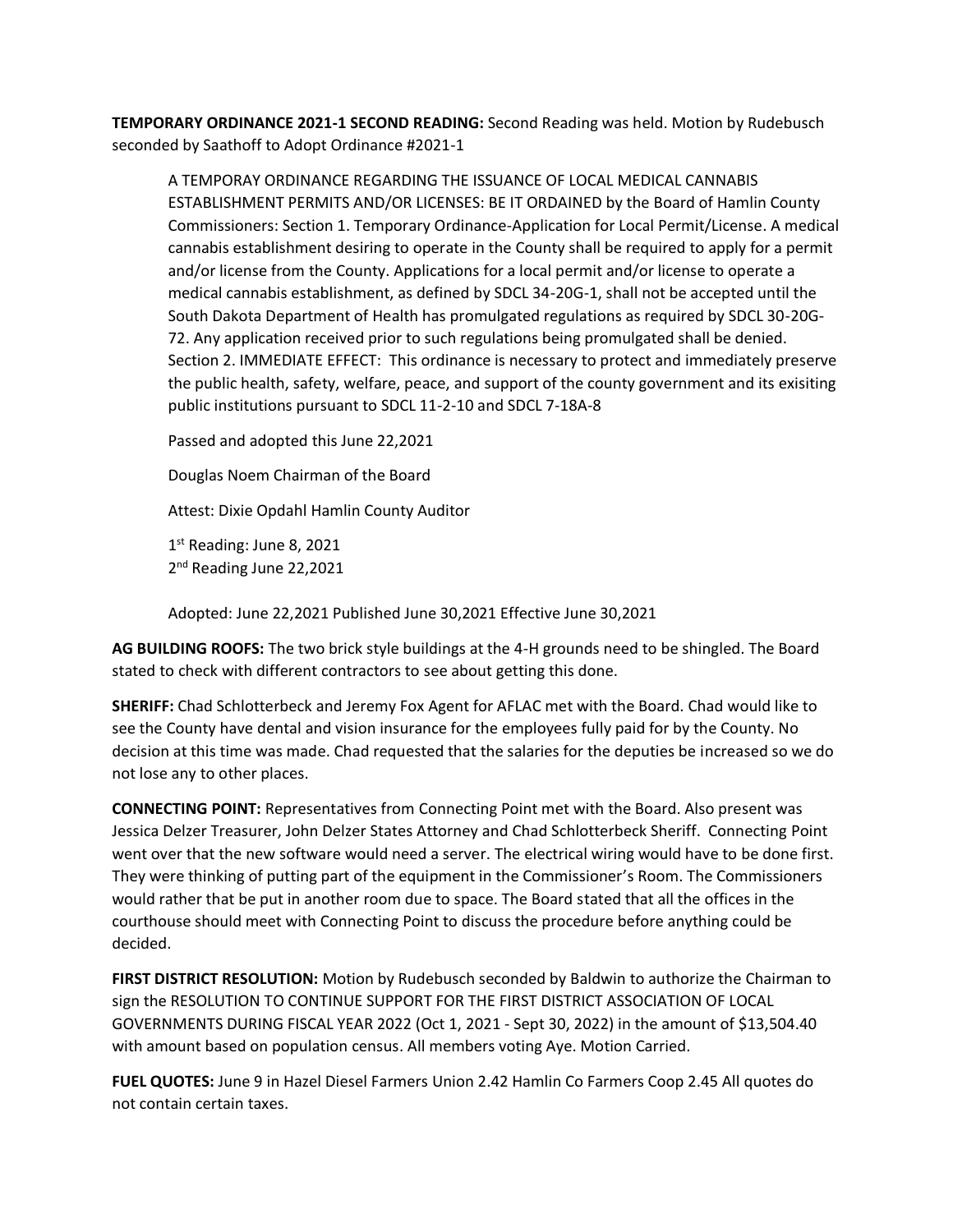**CLAIMS PAID:** SDACO part of Register of Deeds fees to State M&P Fund 366.00 SD Pubic Health Lab blood tests 160.00 Hamlin County Treasurer Road title for vehicle 21.20 Verizon Sheriff cell phones and air cards 493.56 Watertown City 911 fees collected sent to them 4441.35 State 24/7 fees to state 380.00 Ottertail Power Elect Courthouse 716.03 Ag Bldg 63.86 SDAAO Assessor Registration 750.00 Northwestern Energy Util Ag Bldg 10.00 Courthouse 10.00 Visa Assessor Gas 148.13 Assessor Lodging 225.00 Road cell phone 1.05 Sheriff supp 178.92 Courthouse supp 31.94 SD Public Assurance Alliance Property ,Vehicle and Liability Insurance Road 27,665.32 Sheriff 8345.36 Emergency & Disaster 826.98 Ag Bldg 2137.64 Election 144.59 Courthouse 8289.16 Assessor 623.88 Weed 3124.23 Commissioners 20,272.70 Nurse 284.93 Auditor 64.40 Weed 64.36 Extension 64.36 Register of Deeds 64.36 Treasurer 64.36

**SD Dept of Revenue:** money sent to the State: Motor Vehicle License 205,386.15 Drivers License 1159.00 Birth fees 70.00 Death fees total 206,655.15

**PLAT:** Motion by Saathoff seconded by Baldwin to approve the plat of Smith Home Addition Located in the Northeast Quarter of Section 30, Township 114 North, Range 54 West of the 5<sup>th</sup> PM All members voting Aye. Motion Carried.

**SALARY CHANGE:** Motion by Rudebusch seconded Baldwin to approve a .75 cent an hour raises for the five sheriff's deputies. New Salaries are Deputy Zachary Vidmar \$20.75, Chief Deputy Tayt Alexander \$23.62, Deputy Taylor Shantz \$20.75, Deputy Darrion Poppen \$22.48, Deputy Tristan Molitor \$22.48 Effective June 1,2021. All members voting Aye. Motion Carried.

The Auditor reported the cash in the Treasurers office as of June 1, 2021

| <b>Checking Account</b>          | \$1,553,634.92  |
|----------------------------------|-----------------|
| <b>Money Markets</b>             | \$4,991,749.53  |
| CD's                             | \$3,500,000.00  |
| Cash on Hand                     | \$1,817.73      |
| Checks on Hand                   | \$30,887.18     |
| Credit Card Deposit on Hand      | \$918.00        |
| Petty Cash                       | \$400.00        |
| Cash Items                       | \$2,979.94      |
| Total                            | \$10,082,387.30 |
| Of this the following belongs to |                 |
| <b>General Fund</b>              | \$6,696,708.33  |
| Special Revenue                  | \$2,453,874.04  |
| Schools                          | \$440,547.08    |
| Townships                        | \$131,683.81    |
| Cities & Towns                   | \$45,980.53     |
| <b>Trust and Agency Funds</b>    | \$313,593.51    |

Total \$10,082,387.30